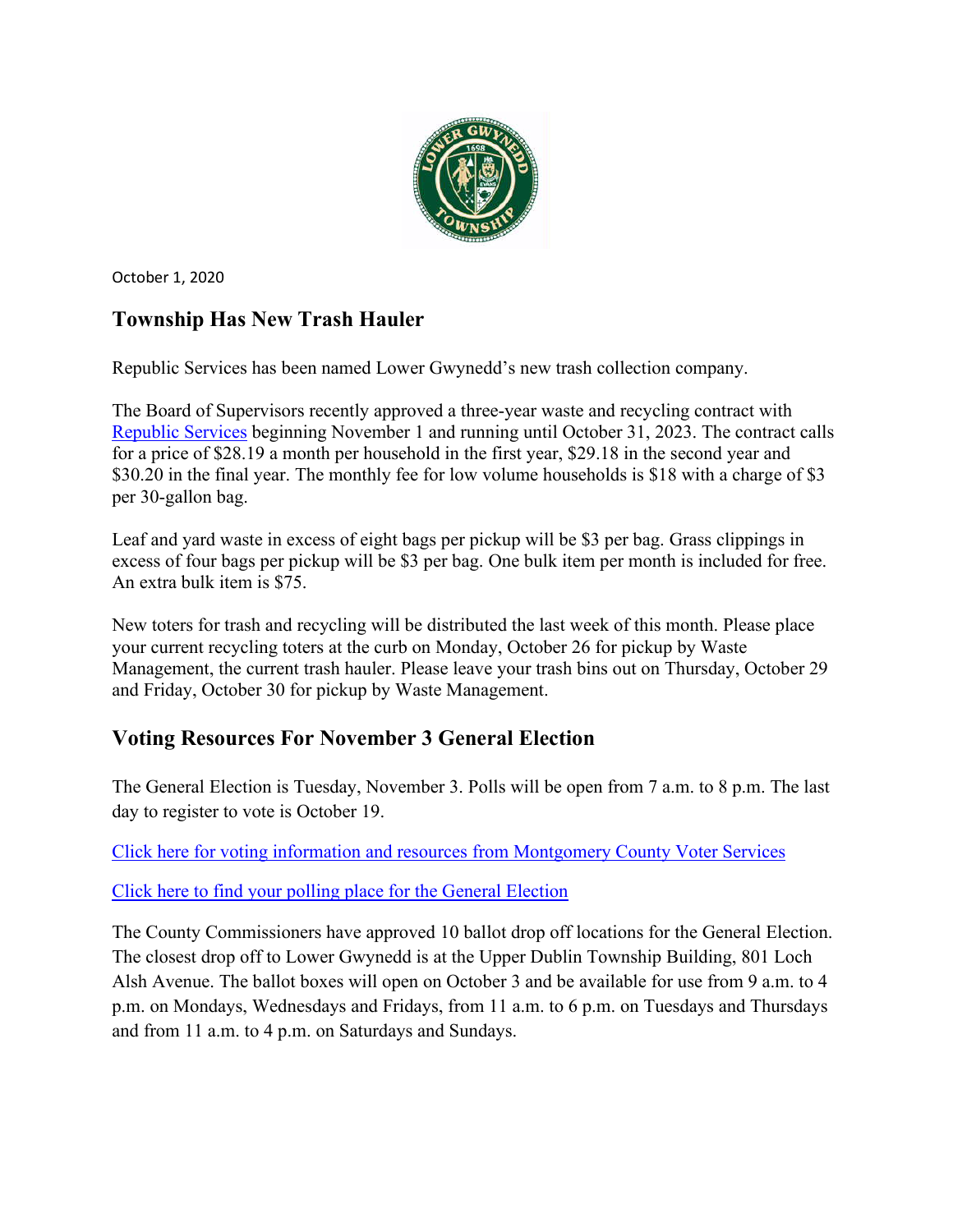

## **Non-Profits Eligible For County Grant Program Help Plan The Future of Sumneytown Pike**

Organizations with 501(c)(3) designation are eligible to apply for the MontcoStrong Non-Profit Resiliency and Restoration Grant Program. The program, which is an effort of the Montgomery County Commissioners, the Montgomery County Commerce Department and the Redevelopment Authority of Montgomery County, will provide financial support to non-profits.

[The deadline to apply for the grant program is 3 p.m. on October 6.](https://www.montcopa.org/MSNP)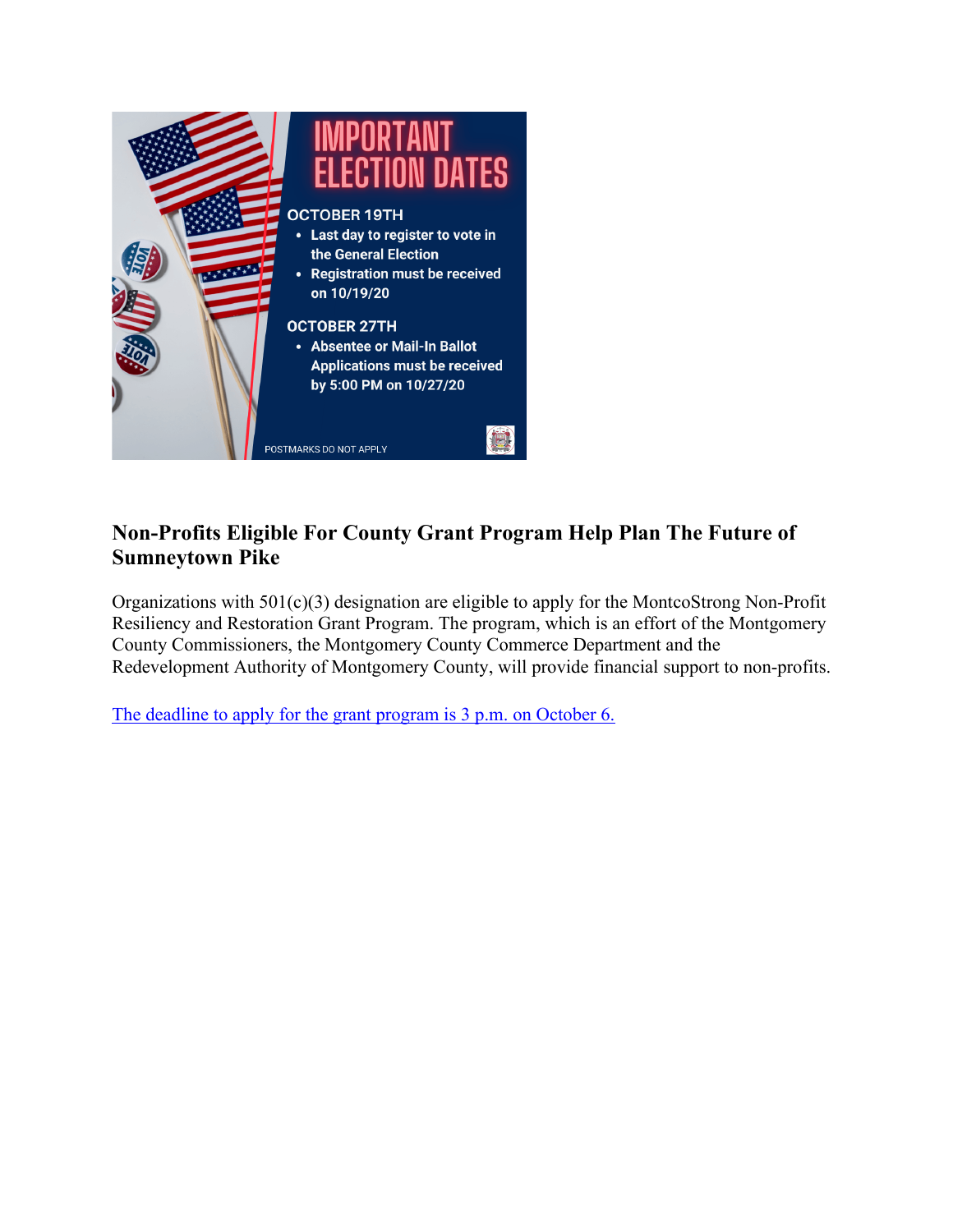

## **Help Plan The Future of Sumneytown Pike**

The [Montgomery County Planning Commission](https://www.montcopa.org/490/Planning-Commission) is developing a vision plan for improving six county-owned road corridors, including Sumneytown Pike.

Montgomery County, Pennsylvania<br>COMMERCE DEPARTMENT

The MontcoPikes study will be used to ensure that Easton Road, Butler Pike, Germantown Pike, Geryville Pike, Sumneytown Pike, and Swamp Pike will support 21st century lifestyles.

[Go here to learn more about the project](https://www.montcopa.org/montcopikes) and click "Join the Conversation" to provide input on key issues.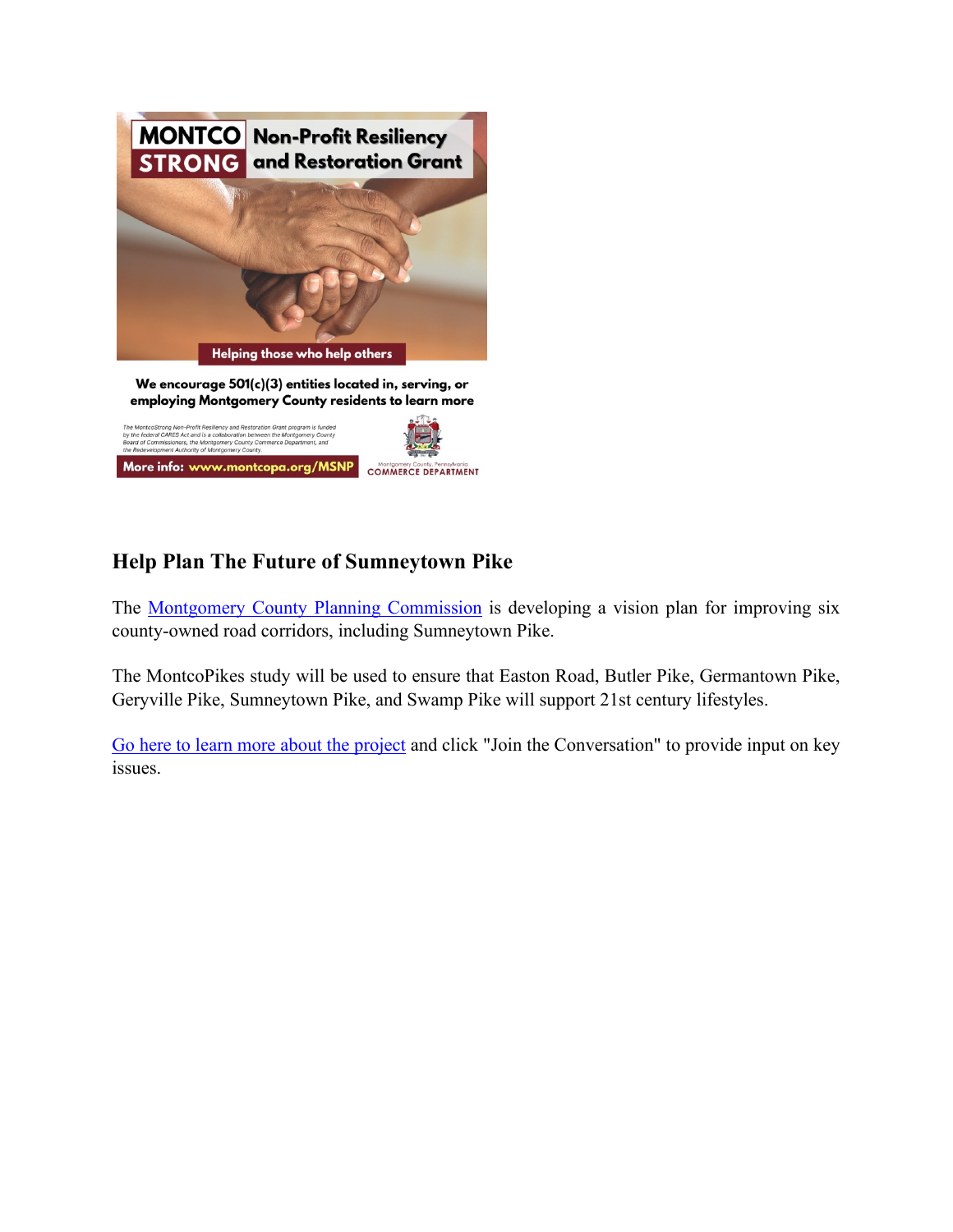#### **[Household Hazardous Waste Collection Dates](https://www.montcopa.org/706/Household-Hazardous-Waste-Collection-Pro)**



### **Township Staff Available By Appointment**

The Lower Gwynedd Township Building is open but appointments are necessary. Please call 215-646-5302 to schedule a visit. If possible, please conduct business online or by phone to for the health and safety of yourself and staff.

#### **Coronavirus Resources**

[Lower Gwynedd Township coronavirus page](https://www.lowergwynedd.org/general-information/covid-19-coronavirus.aspx)

[Montgomery County coronavirus hub](https://data-montcopa.opendata.arcgis.com/pages/covid-19)